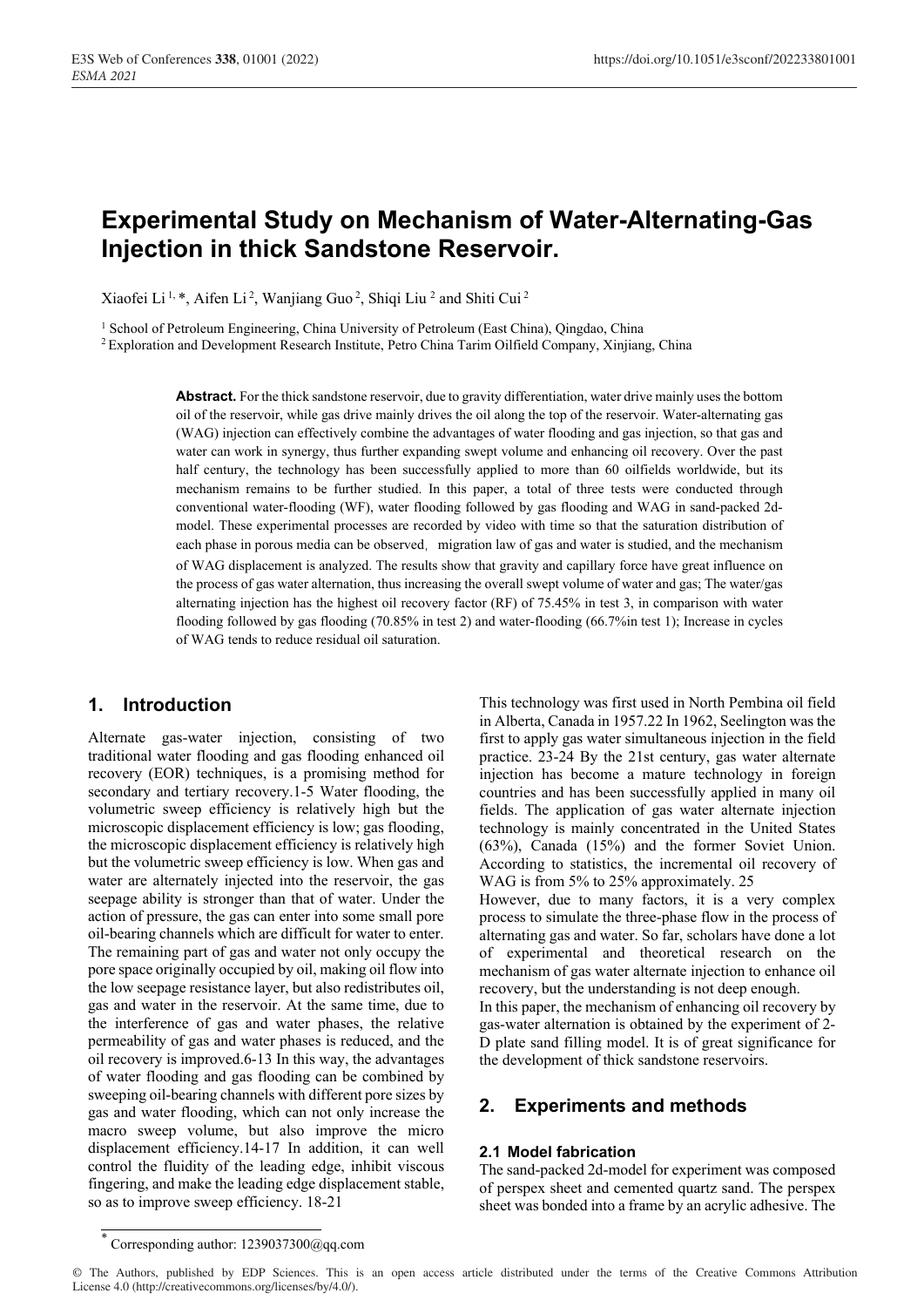quartz sand and binder were mixed and filled inside the perspex frame in the proportion of 5:1, and then compacted and encapsulated. The filling medium is oilwet with a permeability of 1058mD.The model size is 50×10×0.5cm, see Fig. 1.



**Figure 1.** Sand-packed 2d-model

### **2.2 Experiment condition**

All the flooding experiments were performed at atmospheric pressure of 1.01×105Pa and temperature of 25°C. The oil in the experiment is aviation kerosene with viscosity of 2.2mPa•s and density of 0.794g/cm3. Sudan red was added to the oil to make it appear red. The injected water in the test is distilled water, which is stained with methyl blue, the viscosity 0.894 m Pa•s and the density 0.997 g/cm3. The injection gas is nitrogen supplied by the cylinder. It is colorless. The viscosity is 0.011mPa•s and the density is 0.0069 g/cm3.

#### **2.3 The experimental steps**

(1) Established the experimental process according to Figure 3, and checked the leakage of the process. If there was a loss, it should be made up in time according to the cause of the loss before the start of the experiment. (2) In the experiment, the effective pore volume of the model would be determined first.

Weighed the dry weight of the model; The model would be vacuumed for 4 hours; Saturated with simulated oil: The oil displacement rate was kept at 0.2 ml/min, when the oil production rate at the exit was consistent with the oil injection rate, slowly increasing the injection rate to 1 ml/min to fully saturate model with oil; And the wet weight of the model was weighed, calculated the volume of saturated oil. (3) Water flooding, water flooding followed by gas flooding and water / gas alternate flooding were carried out respectively, and the distribution of oil, gas and water was recorded in real time by camera. The oil and water separator was used to record the amount of oil produced, and the gas produced was recorded by gas flowmeter. Water cut was calculated according to water production divided by the liquid production. (4) Stopped pumping and completed the experiment until the producing well was no longer producing oil.



**Figure 2.** Flow chart of Water-Alternating-Gas Injection. In this work, three different flooding schemes were applied to study the mechanism of WAG displacement in the sandstone formation, i.e., water flooding, Water flooding followed by gas flooding, and water/gas alternating displacement.

The detailed experimental data are listed in Table1.

**Table 1.** Parameter and Conditions of Experiments.

| The serial<br>number          | <b>Tests</b>                                  | Injection<br>rate | Slug<br>Size |
|-------------------------------|-----------------------------------------------|-------------------|--------------|
|                               | Water flooding                                | 1.5mL/min         |              |
| $\mathfrak{D}_{\mathfrak{p}}$ | Water flooding<br>followed by gas<br>flooding | 1.5mL/min         |              |
|                               | Water/gas<br>alternating<br>experiment        | 1.5mL/min         | 0.1PV        |

### **3. Results and discussion**

### **3.1 Water flooding experiment**

In water displacing oil (test 1), the oil recovery of continuous water injection was mainly determined by the layer located in the lower part. With the increase of the injected water, the swept area was expanding, it flowed towards the outlet of the model. When the water broke through, a water channel was formed in the model along which the re-injected water preferentially went across the model. Ultimately, a large amount of residual oil was still left behind after WF is applied. (see Figure 3).



Fluid saturation distribution at the end of Water flooding ①pure oil region ②oil-water region

**Figure 3.** Fluid saturation distribution during the Water flooding.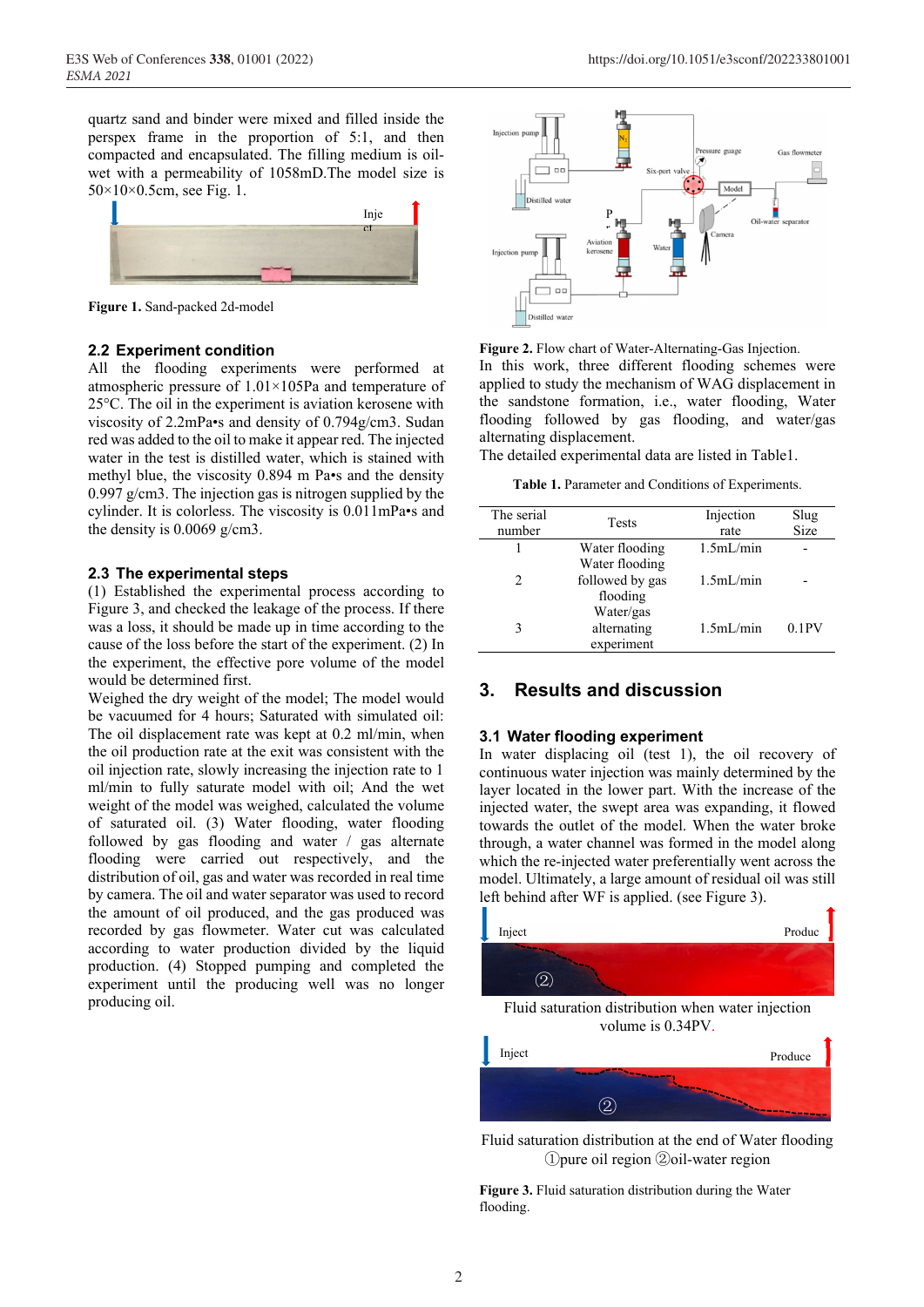#### **3.2 Water flooding followed by gas flooding**

Water flooding followed by gas flooding (test 2), as depicted in Figure 5, was observed to have higher areal sweep efficiency than water flooding. After water injection, the displacement process mainly occurred in the middle and lower layers of the model. In the ensuing N2 injection processes, gas and water worked together to use oil. In addition, because the gas density was much less than that of water, oil and water were separated under the action of gravity, and the gas used the oil at the top of the upper layer. At that point, there were four flow zones: pure oil region, oil-water region, gas-water region, oil gas and water three-phase region. More oil was displaced as the gas migrates. Gradually, an air channel appeared at the top of the model. After the gas broke through, the oil production decreased obviously.

In gas displacing oil, gas not only drove the upper oil which was not contacted by water, but enlarged the area of water flooding, making the oil-water front moved slightly forward, so that the remaining oil could be produced. (see Figure 4).



①pure oil region ②oil-water region ③gas-water region ④oil-gas-water three-phase region.

**Figure 4.** Fluid saturation distribution at the end of Water flooding followed by gas flooding.

Figure 5 reveals the relationship between recovery, water cut, and the PV of injected fluids in the Water flooding followed by gas flooding experiment. It is can be seen that, at the initial stage of water injection, the crude oil RF is almost linear with the injected water PV, up to 0.68pv. In this rapid oil recovery period, the injected water replaced the crude oil in the two-dimensional flat plate model (almost equal volume replacement). After water broke through, water and oil were produced together, the oil production rate began to decline, and the water cut increased rapidly. However, there were still a small amount of recovery (5%) at the water-cut rising stage. With the increase of amount of water, the injection water has a stronger drag and wash effect on the oil film on the inner wall of the model, and the oil volume decreases. Therefore, there was still a small amount of recovery during the water cut rise stage. At 0.78 PV, the model produced water completely, and water drive no longer yielded oil. The ultimate recovery of water injection was 66.7%. The subsequent nitrogen flooding can be roughly divided into two liquid production stages. At the beginning, water and oil were produced at the same time, the oil production rate was lower than that of water drive, and the water cut decreased significantly. In the second stage, after the gas broke through (0.97PV), oil, gas and water were produced at the same time, the oil production rate was greatly reduced, and the water cut increased. Till 1.21PV, and the gas drive no longer produce oil. The final recovery rate was 70.85%, which was 4.15% higher than that of water flooding.



**Figure 5** reveals the relationship between recovery Water/gas alternating experiment

In the WF of the first WAG cycle, the residual oil in the middle and lower part of the model was obviously reduced, as shown in Figure 6. In the GF of the first WAG cycle, the gas drove the water forward and flowed along the upper layer of the model, forming the new oil displacement channels. This is because in the oil wet model, the seepage resistance of the gas in the oil channel is greater than that in the water channel, the injected gas preferentially enters the water channel and pushes the water forward. Then, the gas was separated upward, the injected gas flowed along the upper part of the model to displace the remaining oil under capillary force and buoyancy, as shown in Figure 7.

In the WF of the second WAG cycle, with the injection of water, the oil-water interface moved forward, and the water and oil invaded the gas channel upward under the capillary force. The gas channel was gradually occupied by oil and water, and the longitudinal and transverse swept volume of water expanded at the same time, so as to reduce the remaining oil, as shown in Figure 8. In the GF of the second WAG cycle, the gas entered the model, to establish gas channel and to use more residual oil, as shown in Figure 9.

The following gas water alternation process repeated the above displacement mode. The oil-water interface moved forward continuously, the gas went forward along the upper part, and the gas water transverse sweep area enlarged continuously. The fluctuation of water gas interface and oil gas interface made the volume of water gas longitudinal wave increase. In addition, the threephase region was larger and larger. Finally, the displacement channels of gas and water reached the expansion limit and continued to alternate without oil production, as shown in Figure 10.



**Figure 6.** Fluid saturation distribution at first water flooding of **WAG**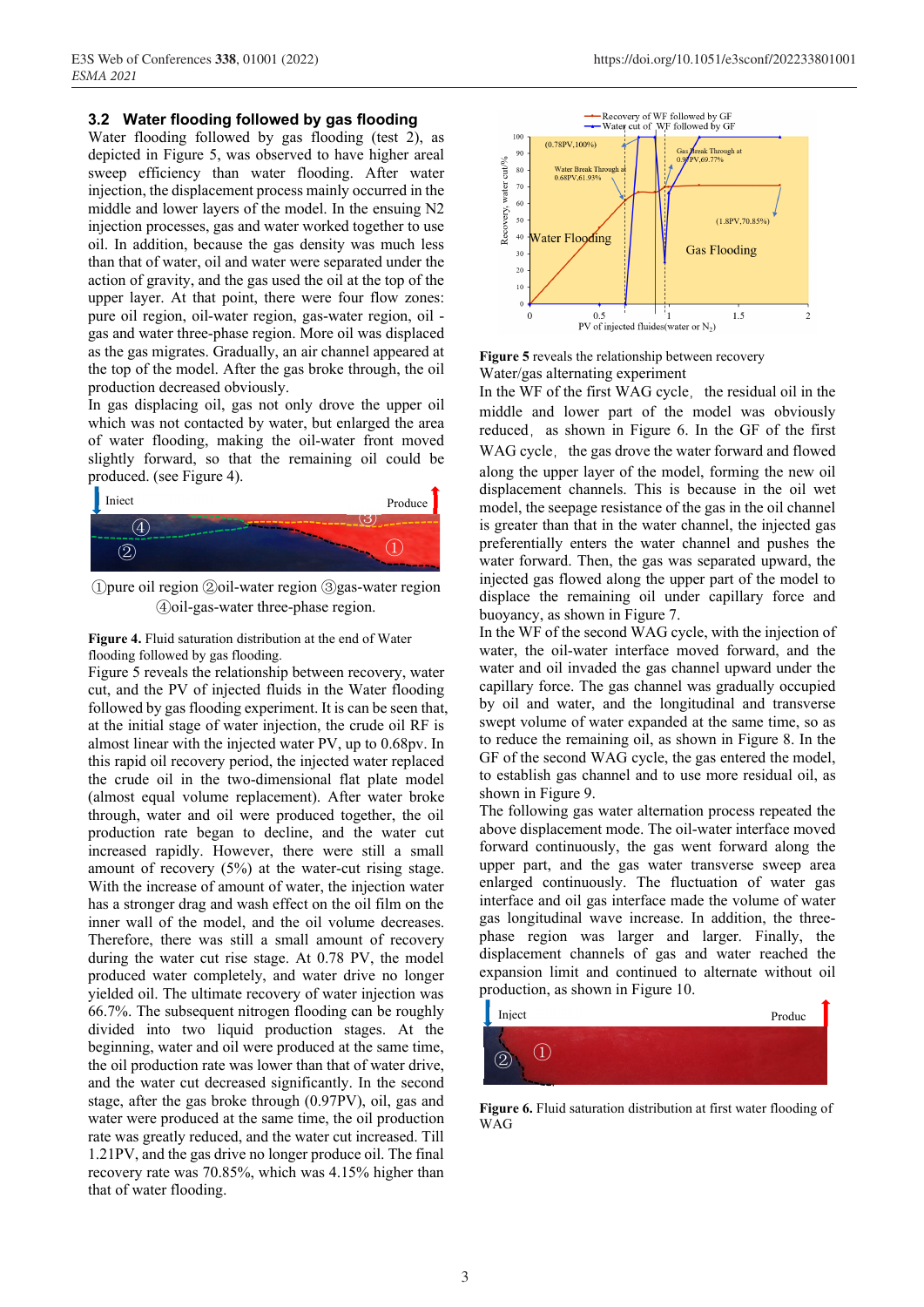



**Figure 8.** Fluid saturation distribution at second water flooding of WAG



**Figure 9.** Fluid saturation distribution at second water and gas flooding of WAG



**Figure 10.** Fluid saturation distribution at the end of WAG displacement

Therefore, through the above experiment, we can clearly understand the gas-water alternation process in the thick sandstone reservoir. As shown in Figure 1, in the process of water gas alternation, the injected water pushes the crude oil forward and downward under the effect of displacement pressure and gravity, mainly contacts the middle and lower parts of the formation, and enters the reservoir macro pores to displace the crude oil, forming a water-oil two-phase zone; Under the displacement pressure, the injected gas migrates forward and downward, invades the oil-water two-phase zone, and works with water to contribute to the oil-gas-water three-phase zone, which greatly improves the displacement efficiency; In addition, due to the large difference of gas and water density, the gas is separated upward, and intrudes into the oil phase area under the action of capillary force and buoyancy, forming the gas-oil two-phase zone. In the end, the pure oil area not affected by gas and water is left.

With the injection of gas and water, the three-phase region of oil-gas-water expands, the oil-water interface advances forward, and the oil invades the oil-gas two-phase region under the action of capillary force, which makes the circulating injected gas displace the crude oil in the same position repeatedly.



**Figure 11.** Schematic representation of WAG injection.

The relationship between recovery efficiency, water cut and the PV of injected fluids in WAG mode is plotted in Figure 12. The WAG injection can be roughly divided into three production stages. At first, only oil was produced before gas breakthrough, an increased PV of the displacing phase (i.e., the water and N2) led to an increased oil recovery. Specifically, from 0 to 0.2PV, the recovery increased almost linearly; Nevertheless, from  $0.2$  to  $0.23$ PV (at the beginning of the second WAG cycle), the oil production rate decreased significantly. It was speculated that the water entering the model mainly drove the crude oil to gas channel, discharging gas to the outlet of model. In the second stage, after gas breakthrough and before water breakthrough, the products were oil and gas. It is worth noting that, generally, after the gas breakthrough, the oil production rate should be greatly reduced, but in this experiment, the oil production rate increased. This was because the gas breakthrough occurred in the early stage of water drive of the second WAG cycle. After the gas was discharged by WF, water continued to drive the crude oil, therefore, a amount of the residual oil was further recovered after N2 breakthrough. Finally, after water breakthrough, oil, gas and water were produced simultaneously. Compared with the previous production, the overall oil production rate declined significantly. The oil production rate was reduced gradually and the final oil RF reached a maximum value at 2PV. It is found that the water cut does not increase monotonically, dropping at 1.4 PV and 1.8 PV. This was because gas re-entered the pores and effectively displaced crude oil, resulting in higher oil recovery than during the water-injection phase of the same cycle.



**Figure 12.** Oil recovery and water cut versus PV of injected fluid in the water/gas alternating experiment. Obviously, compared with figure 13 and figure 6, when the injected fluid PV is 1.8, the recovery of WAG is higher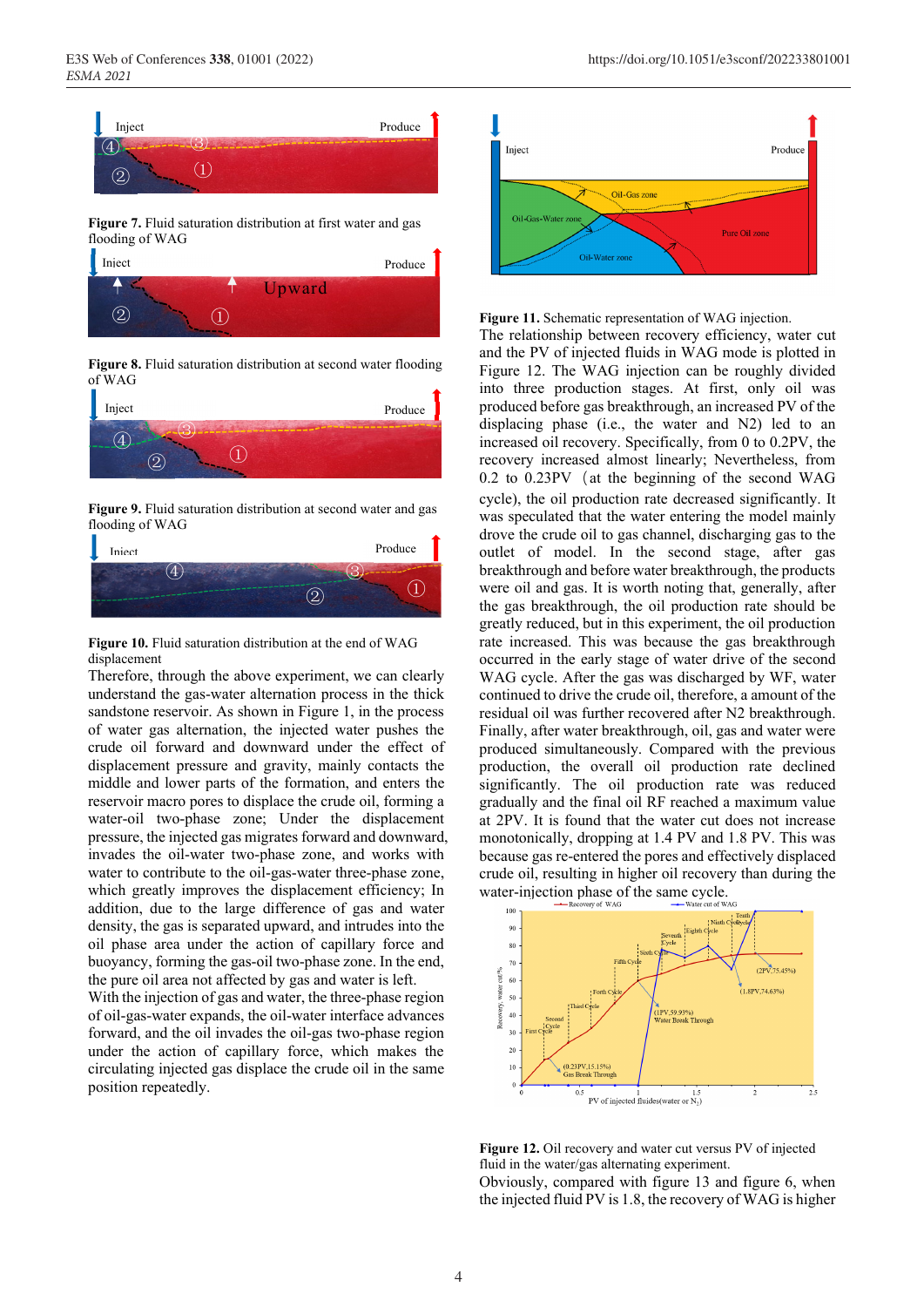than that of Water flooding followed by gas flooding. Hence, the number of WAG cycles has a strong effect on the oil Recovery, if the injected fluid volume is fixed, the more WAG cycles (that is, the smaller the size of gas water alternation slug), the higher the oil recovery. Compared with pure water flooding, water flooding followed by gas flooding and WAG, it is seen that WAG has the highest oil RF. The increase in recovery becomes smaller and smaller as the number of WAG cycles increase (see Fig13)



Figure 13. Oil recovery under different injection patterns.

# **4. Conclusion**

(1) The WAG injection process overcame the disadvantages of small sweep volume and large residual oil volume by only water displacement, and gave the better sweep control, mobility control of water, and the recovery factor was obviously better than that of water flooding. Therefore, now the application of WAG injection methods is more and more widely.

(2) Gravity and capillary force played an important role in the alternating process. Due to the gravity differentiation, water and gas acted on the bottom and upper layer of the model respectively to displace together; Due to the existence of capillary force, water and oil intruded into the gas drive area, and gas displaced crude oil at the same location for many times to improve the displacement efficiency.

(3) The effect of multiple WAG was better than that of single WAG. The more the alternation cycles were, the higher the efficiency was.

# **Acknowledgments**

This work was financially supported by Key Science and Technology Program of Petro China. (ZD2019-183-008).

# **References**

- 1. Sohrabi, M.; Tehrani, D. H.; Danesh, A.; Henderson, G. D., Visualization of Oil Recovery by Water-Alternating-Gas Injection Using High-Pressure Micromodels. SPE Journal2004, 9, (03), 290-301.
- 2. Kulkarni, M. M.; Rao, D. N., Experimental investigation of miscible and immiscible Water-Alternating-Gas (WAG) process performance.

Journal of Petroleum Science and Engineering2005, 48, (1-2), 1-20.

- 3. Christensen, J. R.; Stenby, E. H.; Skauge, A., Review of WAG field experience. Presented at the International Petroleum Conference and Exhibition of Mexico, Villahermose, Mexico, March 3-5, 1998; Paper SPE 39883.
- 4. Li, Z.; Yin, Y.; Wang, Q., Research progress on mechanism of enhanced oil recovery by water alternating gas injection. Journal of Southwest Petroleum University2007, 2, 2226, 180.
- 5. Guo, P.; Du, Z.; Zhang, M. , Study on the development of water alternating gas injection hydrocarbon miscible flooding in Pubei oilfield. Journal of Southwestern Petroleum In- stitute2004, 4, (25- 27),37-90.
- 6. Christensen, J. R.; Stenby, E. H.; Skauge, A. Review of WAG Field Experience. SPE Res. Eval. Eng. 2001, 4 (2), 97‒106. Paper SPE 71203.
- 7. Surguchev, L. M.; Korbol, R.; Krakstad, O.S.,Optimum Water Alternate Gas Injection Schemes for Stratified Reservoir. Presented at the Annual Technical Conference and Exhibition, Washington, DC, October 4-7, 1992. Paper SPE 24646.
- 8. Tiffin, D. L.; Yelling, W. F., Effects of Mobile Water on Multiple-Contact Gas Displacements. SPEJ1983, June, 447.
- 9. John, D. R., A Literature Analysis of the WAG Injectivity Abnormalities in the CO2 Process. SPE Reservoir Evaluation & Engineering: 2001.
- 10. Guzman, R. E., Three-Phase Flow in Field-Scale Simulation of Gas and WAG Injections. Presented at the SPE European Petroleum Conference, London, October 25–27, 1994; Paper SPE 28897.
- 11. Han, L.; Gu, Y. Optimization of Miscible CO 2- WAG Injection in the Bakken Formation. Energy Fuels 2014, 28 (11), 6811–6819.
- 12. Fatemi, S. M.; Sohrabi, M. Recovery Mechanisms and Relative Permeability for Gas/Oil Systems at Near-Miscible Conditions: Effects of Immobile Water Saturation, Wettability, Hysteresis, and Permeability. Energy Fuels 2013, 27 (5), 2376−2389.
- 13. Godec, M. L.; Kuuskraa, V. A.; Dipietro, P. Opportunities for Using Anthropogenic CO2 for Enhanced Oil Recovery and CO 2 Storage. Energy Fuels 2013, 27 (8), 4183–4189.
- 14. Christensen, J. R.; Larse, M.; Nicolaisen, H., Compositional simulation of water-alternating-gas processes. Presented at the Annual Technical Conference and Exhibition, Dallas, Texas, USA, October 1–4, 2000; Paper SPE 62999.
- 15. Aleidan, A. A.; Mamora, D. D. SWACO2 and WACO2 Efficiency Improvement in Carbonate Cores by Lowering Water Salinity. Presented at the SPE Canadian Unconventional Resources and International Petroleum Conference, Calgary, Alberta, October 19‒21, 2010; Paper SPE 137548.